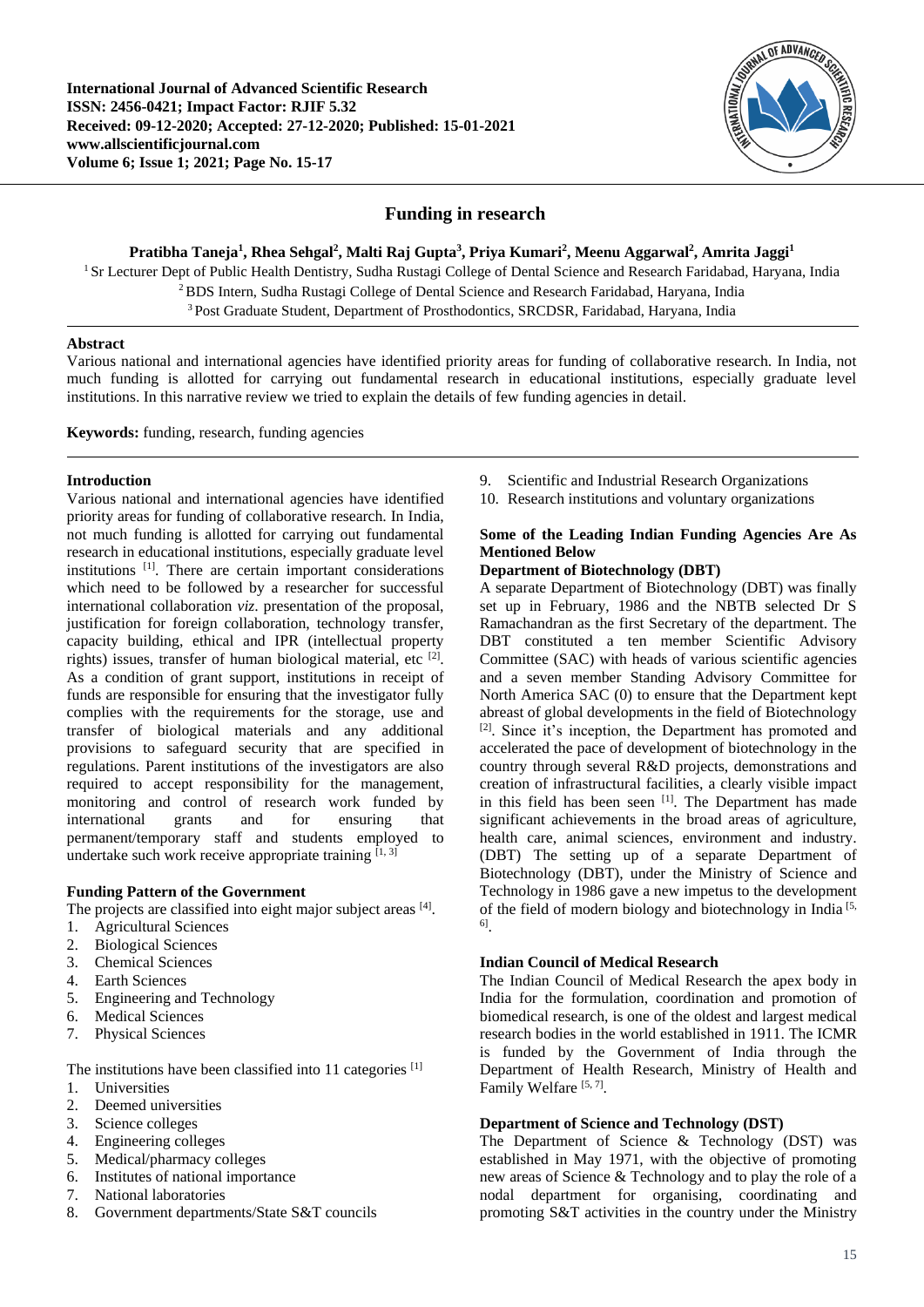of Science & Technology<sup>[5]</sup>. The Department has major responsibilities for specific projects and programmes such as formulation of policies relating to science and technology; matters relating to Scientific Advisory Committee of Cabinet (SACC) and promotion of new areas of S&T with special emphasis on emerging areas; coordination and integration of areas of Science and Technology having cross-sectoral linkages in which a number of institutions and departments that have interests and capabilities [5].

Main goal- Promoting new areas of Science & Technology and to play the role of a nodal department for organising, coordinating and promoting S&T activities in the country under the Ministry of Science & Technology.

Responsibilities- [5]

- 1. Formulation of policies relating to science and technology matters relating to Scientific Advisory Committee of Cabinet (SACC).
- 2. Promotion of new areas of S&T with special emphasis on emerging areas
- 3. Coordination and integration of areas of Science and Technology

## **Major Activities**

- 1. It undertakes or financially sponsors scientific and technological surveys, research design and development.
- 2. Providing support and grants-in-aid to the scientific research institutions, scientific association or bodies.
- 3. It plays a key role in matters regarding the interagency/interdepartmental coordination for evolving science and technology missions,
- 4. Matters concerning domestic technology particularly the promotion of ventures involving the commercialization of such technology other than Council of Scientific and Industrial Research (CSIR).
- 5. Establishment of new institutions/ infrastructure. It assists in harnessing and application of science and technology for weaker sections, women and other disadvantaged sections of the society [8].

#### **Indian Council of Social Science Research Senior Fellowships**

Established in 1969, the Indian Council of Social Science Research aims to boost research activities in social sciences in India. Therefore, it provides scholarships in various areas of social sciences to boost research. It is one among them that is granted to bright social scientists, who meet with all eligibility criteria<sup>[5]</sup>.

## **Life Sciences Research Board**

The purpose of Life Sciences Research Board (LSRB) is to expand and deepen the knowledge base of life sciences in the country through strengthening and use of national resources. The research supported by the LSRB is to enhance the core competence in the fields of knowledge (and their application) germane to development, manufacture and use of biomedical and biotechnological products as also preventive and curative procedures [10] . The boards provide grants-in-aid for collaborative defencerelated futuristic frontline research having application in the new world class systems to be developed by DRDO [1] . The purpose of Life Sciences Research Board (LSRB) is to expand and deepen the knowledgebase of life sciences in the country through strengthening and use of national resources of knowledge, know-how, experience, facilities and infrastructure<sup>[9]</sup>.

### **Defence Research and Development Organisation (DRDO)**

The Defence Research and Development Organisation working under the Ministry of Defense.

Objectives-

- 1. Formulation and execution of programmes of scientific research
- 2. Design and development, testing and evaluation leading to induction of state-of-art weapons and equipment.
- 3. Supports a substantial amount of extramural research in academic institutions and other laboratories on defense related problems through various grants-in-aid schemes and other sponsored projects.
- 4. The organization encourages and supports basic research in academic institutions through a scheme of extramural research and four Research [1].

#### **Boards Devoted to**

- 1. Aeronautics,
- 2. Naval Research,
- 3. Life Sciences,
- 4. Armaments.

The Defence Research and Development Organisation under the Ministry of Defence is dedicatedly engaged in the formulation and execution of programmes of scientific research, design and development, testing and evaluation leading to induction of state-of-art weapons and equipment which would compete and compare favorably with its contemporary systems available elsewhere in the world [5]. It consists of a chain of laboratories/establishments situated all over the country, pursuing assigned scientific goals with delegated powers under the policy direction provided by the headquarters in New Delhi. The organization encourages and supports basic research in academic institutions through a scheme of extramural research and four Research Boards devoted to Aeronautics, Naval Research, Life Sciences, and Armaments<sup>[5]</sup>.

## **Council of Scientific and Industrial Research (CSIR)**

The CSIR was established in 1942 as autonomous, nonprofit organization with a wide ranging charter of functions [2] .

Objective- This national level test is conducted to determine the eligibility of Indian nationals for the award of Junior Research Fellowships (JRF)-NET and eligibility for appointment of Lecturers (NET) in certain subject areas falling under the Faculty of Science<sup>[1]</sup>.

Eligibility Criteria- Educational Qualification: M. Sc., or equivalent degree, with minimum 55% marks

Age Limit- The upper age limit for JRF shall be 28 years, which is relaxed upto  $\overline{5}$  years in the case of candidates belonging to Schedule Castes/Schedule Tribes, Women, Physically Handicapped and OBC applicants [1].

The Council provides financial assistance to promote research work in the fields of Science & Technology, including agriculture, engineering and medicine. The assistance is provided by way of grants to Professors/Experts in regular employment, in the universities, IITs, postgraduate institutions, recognized